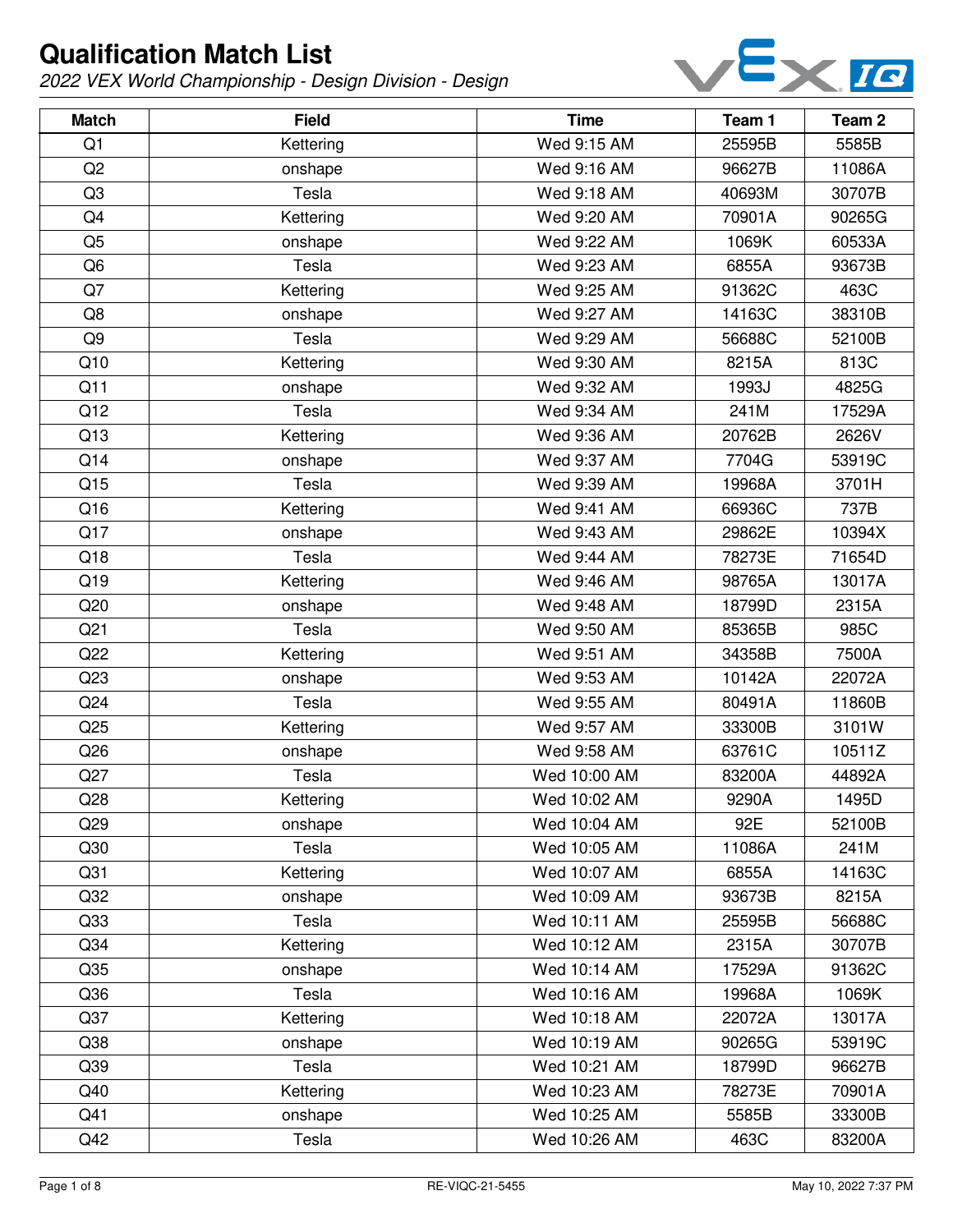

| <b>Match</b>    | <b>Field</b> | <b>Time</b>  | Team 1 | Team <sub>2</sub> |
|-----------------|--------------|--------------|--------|-------------------|
| Q43             | Kettering    | Wed 10:28 AM | 10142A | 66936C            |
| Q44             | onshape      | Wed 10:30 AM | 985C   | 11860B            |
| Q45             | Tesla        | Wed 10:32 AM | 7500A  | 9290A             |
| Q46             | Kettering    | Wed 10:33 AM | 1495D  | 40693M            |
| Q47             | onshape      | Wed 10:35 AM | 10394X | 7704G             |
| Q48             | Tesla        | Wed 10:37 AM | 3101W  | 737B              |
| Q49             | Kettering    | Wed 10:39 AM | 34358B | 98765A            |
| Q50             | onshape      | Wed 10:40 AM | 4825G  | 20762B            |
| Q51             | Tesla        | Wed 10:42 AM | 71654D | 2626V             |
| Q52             | Kettering    | Wed 10:44 AM | 3701H  | 813C              |
| Q53             | onshape      | Wed 10:46 AM | 60533A | 80491A            |
| Q54             | Tesla        | Wed 10:47 AM | 44892A | 1993J             |
| Q55             | Kettering    | Wed 10:49 AM | 10511Z | 85365B            |
| Q56             | onshape      | Wed 10:51 AM | 63761C | 92E               |
| Q57             | Tesla        | Wed 10:53 AM | 38310B | 29862E            |
| Q58             | Kettering    | Wed 10:54 AM | 985C   | 6855A             |
| Q59             | onshape      | Wed 10:56 AM | 241M   | 1069K             |
| Q60             | Tesla        | Wed 10:58 AM | 52100B | 11086A            |
| Q <sub>61</sub> | Kettering    | Wed 11:00 AM | 7704G  | 5585B             |
| Q62             | onshape      | Wed 11:01 AM | 3101W  | 40693M            |
| Q63             | Tesla        | Wed 11:03 AM | 66936C | 19968A            |
| Q64             | Kettering    | Wed 11:05 AM | 11860B | 70901A            |
| Q65             | onshape      | Wed 11:07 AM | 91362C | 34358B            |
| Q66             | Tesla        | Wed 11:08 AM | 3701H  | 22072A            |
| Q67             | Kettering    | Wed 11:10 AM | 463C   | 93673B            |
| Q68             | onshape      | Wed 11:12 AM | 14163C | 98765A            |
| Q69             | Tesla        | Wed 11:14 AM | 737B   | 90265G            |
| Q70             | Kettering    | Wed 11:15 AM | 92E    | 44892A            |
| Q71             | onshape      | Wed 11:17 AM | 96627B | 63761C            |
| Q72             | Tesla        | Wed 11:19 AM | 10394X | 7500A             |
| Q73             | Kettering    | Wed 11:21 AM | 1993J  | 29862E            |
| Q74             | onshape      | Wed 11:22 AM | 38310B | 9290A             |
| Q75             | Tesla        | Wed 11:24 AM | 56688C | 33300B            |
| Q76             | Kettering    | Wed 11:26 AM | 30707B | 85365B            |
| Q77             | onshape      | Wed 11:28 AM | 813C   | 60533A            |
| Q78             | Tesla        | Wed 11:29 AM | 2626V  | 25595B            |
| Q79             | Kettering    | Wed 11:31 AM | 20762B | 78273E            |
| Q80             | onshape      | Wed 11:33 AM | 53919C | 80491A            |
| Q81             | Tesla        | Wed 11:35 AM | 13017A | 83200A            |
| Q82             | Kettering    | Wed 11:36 AM | 8215A  | 10142A            |
| Q83             | onshape      | Wed 11:38 AM | 1495D  | 2315A             |
| Q84             | Tesla        | Wed 11:40 AM | 10511Z | 18799D            |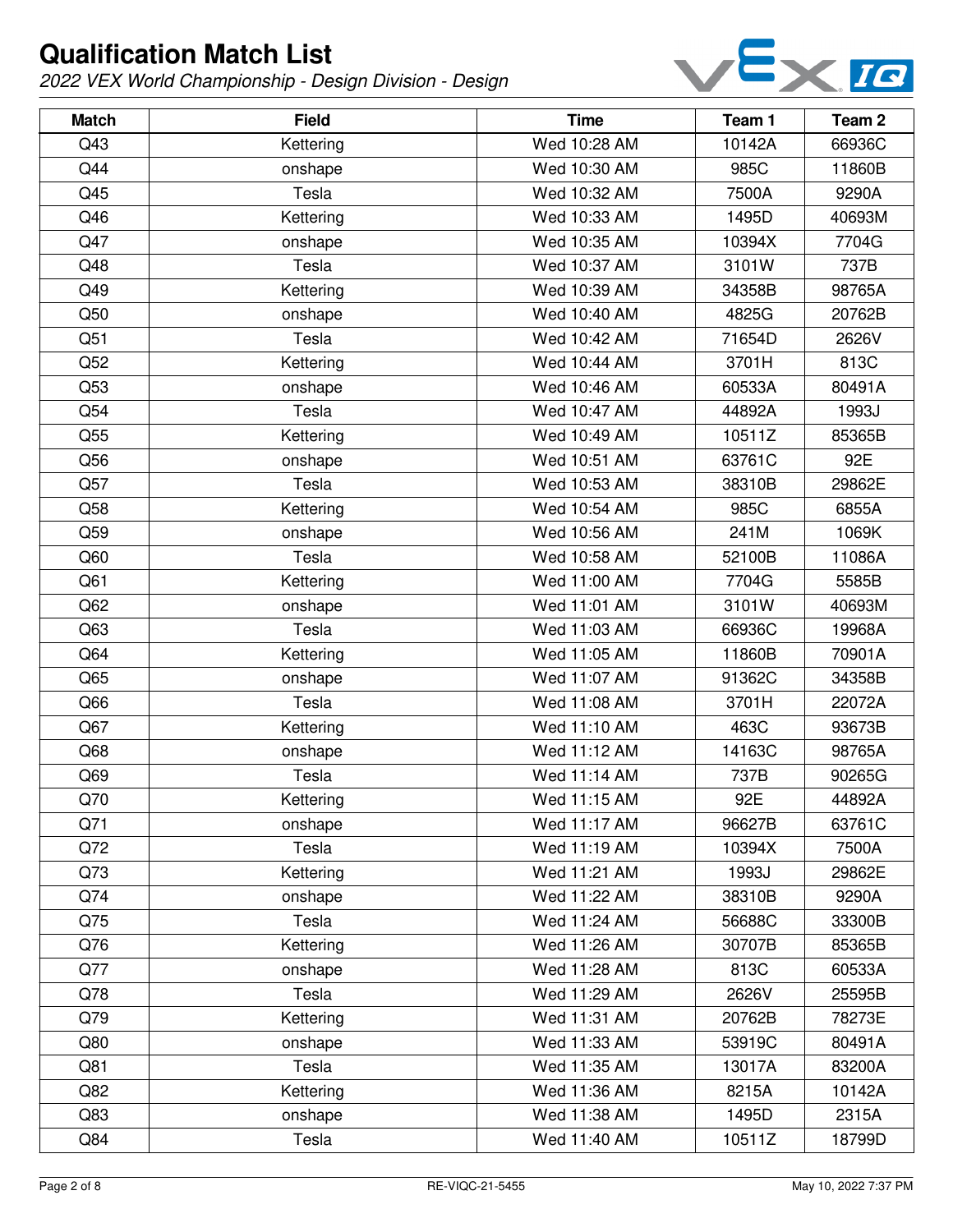

| <b>Match</b> | <b>Field</b> | <b>Time</b>  | Team 1 | Team <sub>2</sub> |
|--------------|--------------|--------------|--------|-------------------|
| Q85          | Kettering    | Wed 11:42 AM | 71654D | 17529A            |
| Q86          | onshape      | Wed 11:43 AM | 4825G  | 40693M            |
| Q87          | Tesla        | Wed 1:00 PM  | 22072A | 7500A             |
| Q88          | Kettering    | Wed 1:01 PM  | 3701H  | 34358B            |
| Q89          | onshape      | Wed 1:03 PM  | 44892A | 6855A             |
| Q90          | Tesla        | Wed 1:05 PM  | 92E    | 66936C            |
| Q91          | Kettering    | Wed 1:07 PM  | 33300B | 241M              |
| Q92          | onshape      | Wed 1:09 PM  | 2626V  | 11860B            |
| Q93          | Tesla        | Wed 1:11 PM  | 52100B | 20762B            |
| Q94          | Kettering    | Wed 1:12 PM  | 90265G | 25595B            |
| Q95          | onshape      | Wed 1:14 PM  | 29862E | 30707B            |
| Q96          | Tesla        | Wed 1:16 PM  | 10142A | 985C              |
| Q97          | Kettering    | Wed 1:18 PM  | 93673B | 70901A            |
| Q98          | onshape      | Wed 1:20 PM  | 813C   | 18799D            |
| Q99          | Tesla        | Wed 1:22 PM  | 10511Z | 91362C            |
| Q100         | Kettering    | Wed 1:23 PM  | 9290A  | 10394X            |
| Q101         | onshape      | Wed 1:25 PM  | 737B   | 71654D            |
| Q102         | Tesla        | Wed 1:27 PM  | 98765A | 7704G             |
| Q103         | Kettering    | Wed 1:29 PM  | 1495D  | 78273E            |
| Q104         | onshape      | Wed 1:31 PM  | 8215A  | 63761C            |
| Q105         | Tesla        | Wed 1:33 PM  | 2315A  | 11086A            |
| Q106         | Kettering    | Wed 1:34 PM  | 80491A | 1069K             |
| Q107         | onshape      | Wed 1:36 PM  | 13017A | 4825G             |
| Q108         | Tesla        | Wed 1:38 PM  | 463C   | 19968A            |
| Q109         | Kettering    | Wed 1:40 PM  | 53919C | 17529A            |
| Q110         | onshape      | Wed 1:42 PM  | 3101W  | 96627B            |
| Q111         | Tesla        | Wed 1:44 PM  | 85365B | 38310B            |
| Q112         | Kettering    | Wed 1:45 PM  | 60533A | 5585B             |
| Q113         | onshape      | Wed 1:47 PM  | 14163C | 1993J             |
| Q114         | Tesla        | Wed 1:49 PM  | 83200A | 56688C            |
| Q115         | Kettering    | Wed 1:51 PM  | 30707B | 44892A            |
| Q116         | onshape      | Wed 1:53 PM  | 70901A | 737B              |
| Q117         | Tesla        | Wed 1:55 PM  | 2626V  | 10142A            |
| Q118         | Kettering    | Wed 1:56 PM  | 40693M | 10394X            |
| Q119         | onshape      | Wed 1:58 PM  | 91362C | 1495D             |
| Q120         | Tesla        | Wed 2:00 PM  | 71654D | 29862E            |
| Q121         | Kettering    | Wed 2:02 PM  | 11860B | 78273E            |
| Q122         | onshape      | Wed 2:04 PM  | 52100B | 3701H             |
| Q123         | Tesla        | Wed 2:06 PM  | 17529A | 25595B            |
| Q124         | Kettering    | Wed 2:07 PM  | 11086A | 813C              |
| Q125         | onshape      | Wed 2:09 PM  | 34358B | 90265G            |
| Q126         | Tesla        | Wed 2:11 PM  | 60533A | 241M              |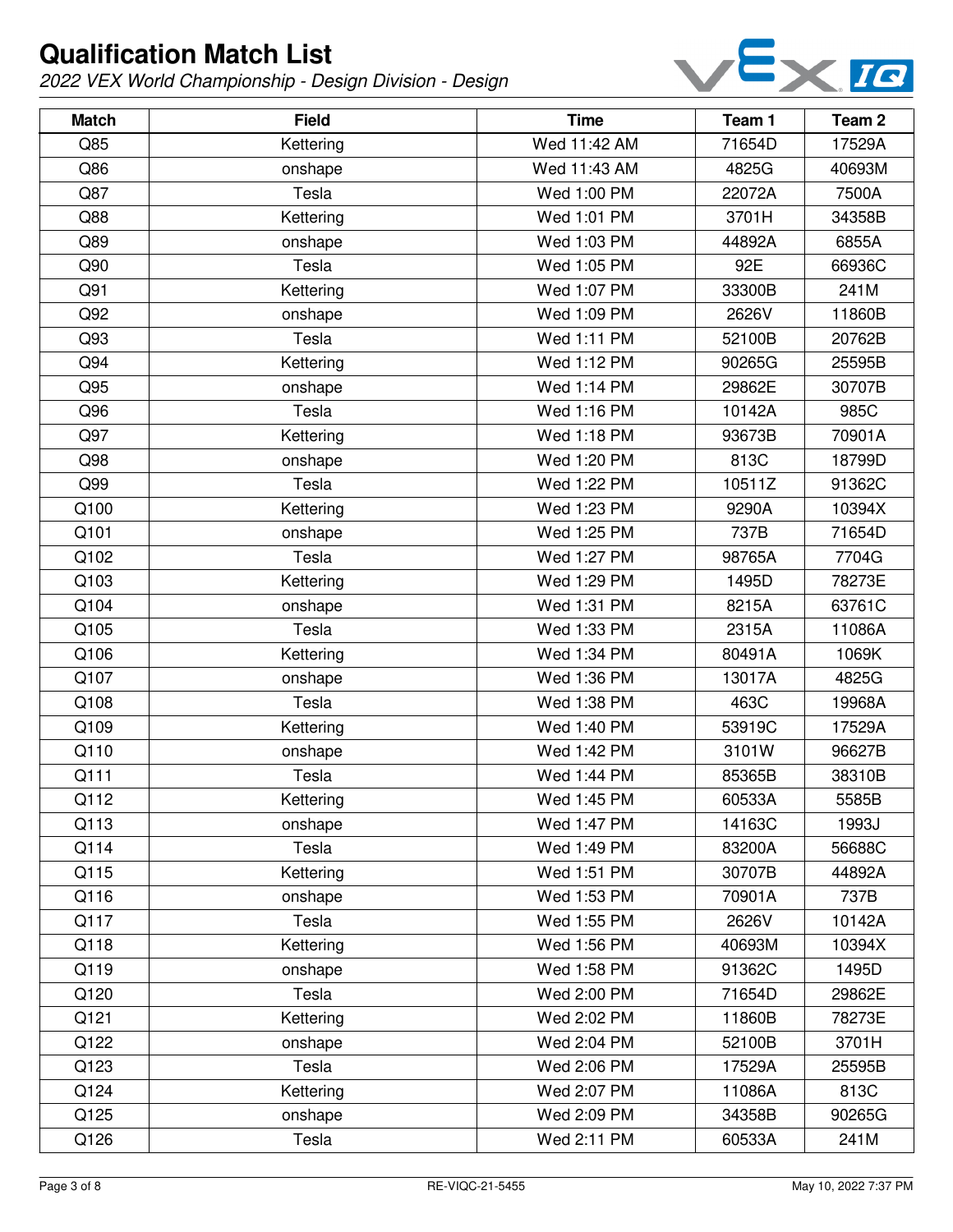

| <b>Match</b> | <b>Field</b> | <b>Time</b> | Team 1 | Team <sub>2</sub> |
|--------------|--------------|-------------|--------|-------------------|
| Q127         | Kettering    | Wed 2:13 PM | 5585B  | 53919C            |
| Q128         | onshape      | Wed 2:15 PM | 7704G  | 66936C            |
| Q129         | Tesla        | Wed 2:17 PM | 33300B | 14163C            |
| Q130         | Kettering    | Wed 2:18 PM | 6855A  | 463C              |
| Q131         | onshape      | Wed 2:20 PM | 7500A  | 13017A            |
| Q132         | Tesla        | Wed 2:22 PM | 985C   | 3101W             |
| Q133         | Kettering    | Wed 2:24 PM | 98765A | 8215A             |
| Q134         | onshape      | Wed 2:26 PM | 1993J  | 18799D            |
| Q135         | Tesla        | Wed 2:28 PM | 22072A | 19968A            |
| Q136         | Kettering    | Wed 2:29 PM | 96627B | 83200A            |
| Q137         | onshape      | Wed 2:31 PM | 80491A | 93673B            |
| Q138         | Tesla        | Wed 2:33 PM | 2315A  | 38310B            |
| Q139         | Kettering    | Wed 2:35 PM | 63761C | 20762B            |
| Q140         | onshape      | Wed 2:37 PM | 56688C | 92E               |
| Q141         | Tesla        | Wed 2:39 PM | 4825G  | 85365B            |
| Q142         | Kettering    | Wed 2:40 PM | 9290A  | 10511Z            |
| Q143         | onshape      | Wed 2:42 PM | 1069K  | 44892A            |
| Q144         | Tesla        | Wed 2:44 PM | 813C   | 71654D            |
| Q145         | Kettering    | Wed 2:46 PM | 11086A | 34358B            |
| Q146         | onshape      | Wed 2:48 PM | 13017A | 10142A            |
| Q147         | Tesla        | Wed 2:50 PM | 98765A | 3101W             |
| Q148         | Kettering    | Wed 2:51 PM | 78273E | 7500A             |
| Q149         | onshape      | Wed 2:53 PM | 7704G  | 6855A             |
| Q150         | Tesla        | Wed 2:55 PM | 90265G | 66936C            |
| Q151         | Kettering    | Wed 2:57 PM | 5585B  | 17529A            |
| Q152         | onshape      | Wed 2:59 PM | 30707B | 19968A            |
| Q153         | Tesla        | Wed 3:01 PM | 2315A  | 33300B            |
| Q154         | Kettering    | Wed 3:02 PM | 241M   | 11860B            |
| Q155         | onshape      | Wed 3:04 PM | 70901A | 4825G             |
| Q156         | Tesla        | Wed 3:06 PM | 83200A | 10511Z            |
| Q157         | Kettering    | Wed 3:08 PM | 91362C | 9290A             |
| Q158         | onshape      | Wed 3:10 PM | 20762B | 1993J             |
| Q159         | Tesla        | Wed 3:12 PM | 40693M | 463C              |
| Q160         | Kettering    | Wed 3:13 PM | 737B   | 3701H             |
| Q161         | onshape      | Wed 3:15 PM | 22072A | 63761C            |
| Q162         | Tesla        | Wed 3:17 PM | 85365B | 96627B            |
| Q163         | Kettering    | Wed 3:19 PM | 1495D  | 60533A            |
| Q164         | onshape      | Wed 3:21 PM | 93673B | 985C              |
| Q165         | Tesla        | Wed 3:23 PM | 18799D | 25595B            |
| Q166         | Kettering    | Wed 3:24 PM | 10394X | 80491A            |
| Q167         | onshape      | Wed 3:26 PM | 53919C | 8215A             |
| Q168         | Tesla        | Wed 3:28 PM | 1069K  | 2626V             |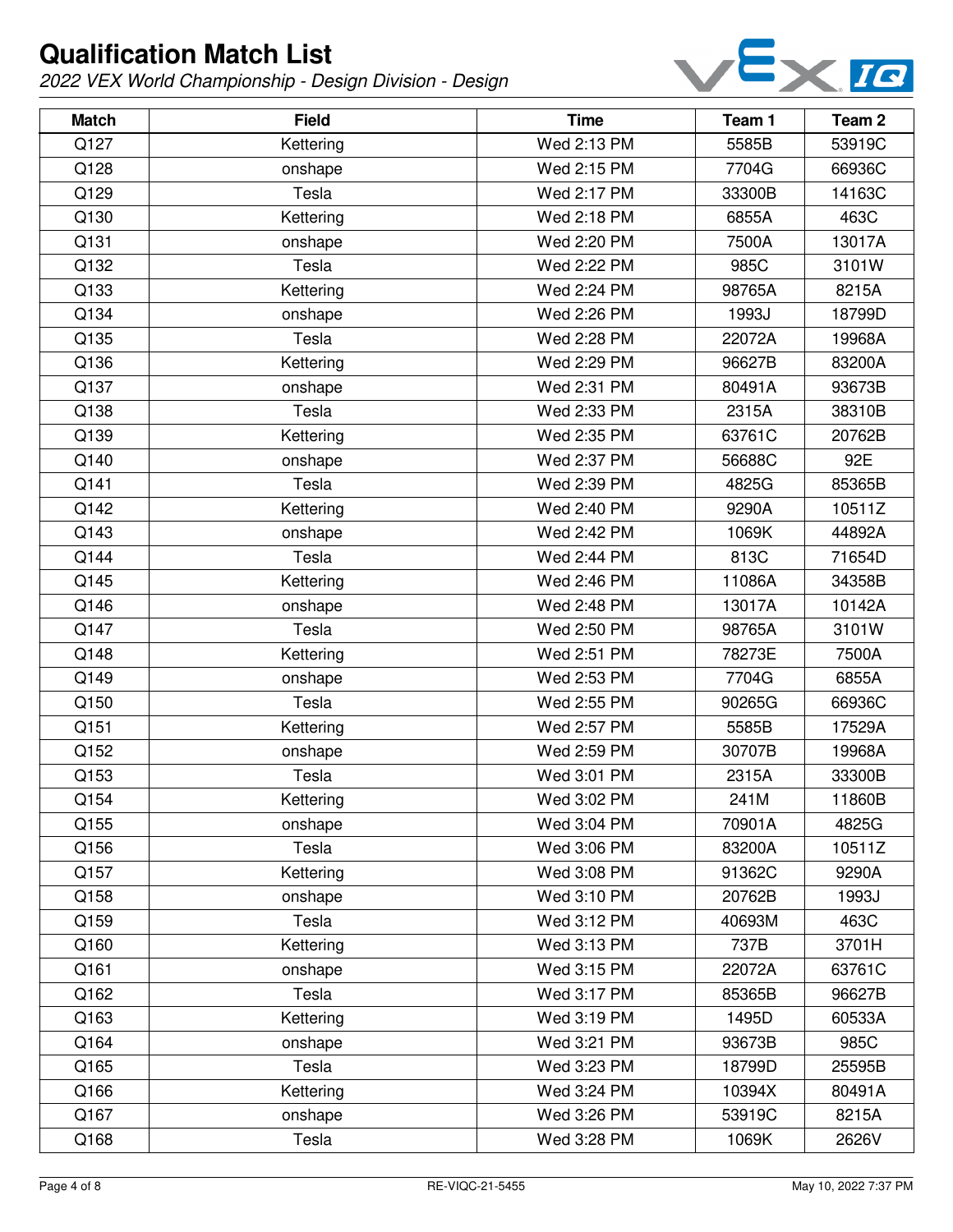

| <b>Match</b> | <b>Field</b> | <b>Time</b> | Team 1 | Team <sub>2</sub> |
|--------------|--------------|-------------|--------|-------------------|
| Q169         | Kettering    | Wed 3:30 PM | 14163C | 56688C            |
| Q170         | onshape      | Wed 3:32 PM | 38310B | 92E               |
| Q171         | Tesla        | Wed 3:34 PM | 29862E | 52100B            |
| Q172         | Kettering    | Wed 3:35 PM | 30707B | 34358B            |
| Q173         | onshape      | Wed 3:37 PM | 813C   | 10142A            |
| Q174         | Tesla        | Wed 3:39 PM | 66936C | 10511Z            |
| Q175         | Kettering    | Wed 3:41 PM | 17529A | 63761C            |
| Q176         | onshape      | Wed 3:43 PM | 19968A | 90265G            |
| Q177         | Tesla        | Wed 3:45 PM | 78273E | 737B              |
| Q178         | Kettering    | Wed 3:46 PM | 11086A | 7704G             |
| Q179         | onshape      | Wed 3:48 PM | 93673B | 1495D             |
| Q180         | Tesla        | Wed 3:50 PM | 60533A | 4825G             |
| Q181         | Kettering    | Wed 3:52 PM | 8215A  | 91362C            |
| Q182         | onshape      | Wed 3:54 PM | 13017A | 20762B            |
| Q183         | Tesla        | Wed 3:56 PM | 2626V  | 98765A            |
| Q184         | Kettering    | Wed 3:57 PM | 6855A  | 38310B            |
| Q185         | onshape      | Wed 3:59 PM | 33300B | 53919C            |
| Q186         | Tesla        | Wed 4:01 PM | 80491A | 14163C            |
| Q187         | Kettering    | Wed 4:03 PM | 11860B | 44892A            |
| Q188         | onshape      | Wed 4:05 PM | 56688C | 70901A            |
| Q189         | Tesla        | Wed 4:07 PM | 52100B | 18799D            |
| Q190         | Kettering    | Wed 4:08 PM | 71654D | 1069K             |
| Q191         | onshape      | Wed 4:10 PM | 25595B | 83200A            |
| Q192         | Tesla        | Wed 4:12 PM | 1993J  | 9290A             |
| Q193         | Kettering    | Wed 4:14 PM | 5585B  | 985C              |
| Q194         | onshape      | Wed 4:16 PM | 241M   | 40693M            |
| Q195         | Tesla        | Wed 4:18 PM | 29862E | 22072A            |
| Q196         | Kettering    | Wed 4:19 PM | 7500A  | 85365B            |
| Q197         | onshape      | Wed 4:21 PM | 96627B | 2315A             |
| Q198         | Tesla        | Wed 4:23 PM | 10394X | 3101W             |
| Q199         | Kettering    | Wed 4:25 PM | 92E    | 463C              |
| Q200         | onshape      | Wed 4:27 PM | 3701H  | 10142A            |
| Q201         | Tesla        | Thu 8:15 AM | 66936C | 14163C            |
| Q202         | Kettering    | Thu 8:16 AM | 70901A | 10511Z            |
| Q203         | onshape      | Thu 8:18 AM | 30707B | 813C              |
| Q204         | Tesla        | Thu 8:20 AM | 34358B | 13017A            |
| Q205         | Kettering    | Thu 8:22 AM | 737B   | 17529A            |
| Q206         | onshape      | Thu 8:24 AM | 9290A  | 83200A            |
| Q207         | Tesla        | Thu 8:26 AM | 53919C | 19968A            |
| Q208         | Kettering    | Thu 8:28 AM | 56688C | 80491A            |
| Q209         | onshape      | Thu 8:30 AM | 22072A | 78273E            |
| Q210         | Tesla        | Thu 8:32 AM | 98765A | 29862E            |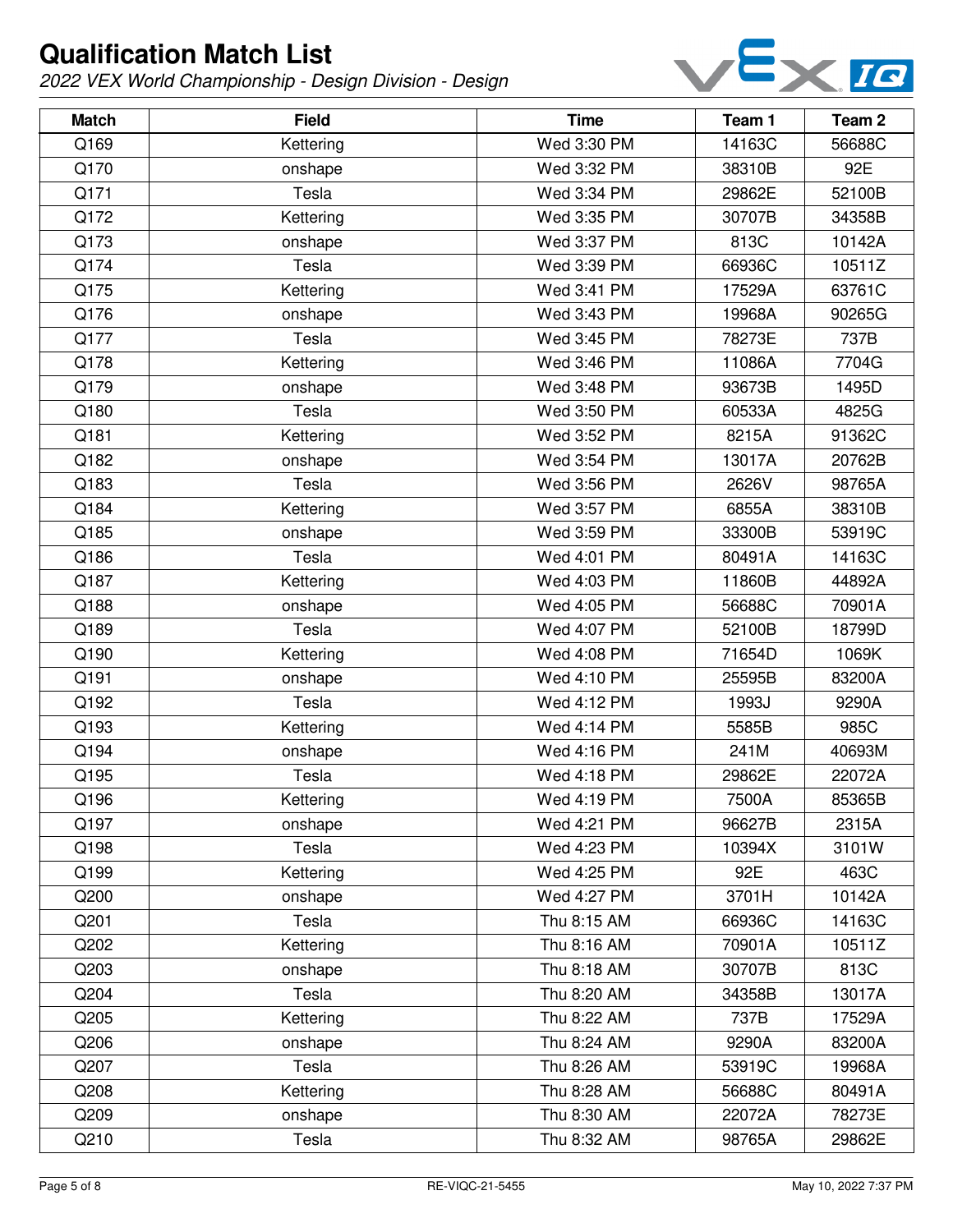

| <b>Match</b> | <b>Field</b> | <b>Time</b> | Team 1 | Team 2 |
|--------------|--------------|-------------|--------|--------|
| Q211         | Kettering    | Thu 8:34 AM | 60533A | 93673B |
| Q212         | onshape      | Thu 8:36 AM | 44892A | 241M   |
| Q213         | Tesla        | Thu 8:38 AM | 463C   | 11086A |
| Q214         | Kettering    | Thu 8:39 AM | 1069K  | 52100B |
| Q215         | onshape      | Thu 8:41 AM | 38310B | 71654D |
| Q216         | Tesla        | Thu 8:43 AM | 7500A  | 63761C |
| Q217         | Kettering    | Thu 8:45 AM | 90265G | 18799D |
| Q218         | onshape      | Thu 8:47 AM | 85365B | 3101W  |
| Q219         | Tesla        | Thu 8:49 AM | 7704G  | 8215A  |
| Q220         | Kettering    | Thu 8:51 AM | 11860B | 33300B |
| Q221         | onshape      | Thu 8:53 AM | 6855A  | 92E    |
| Q222         | Tesla        | Thu 8:55 AM | 40693M | 5585B  |
| Q223         | Kettering    | Thu 8:57 AM | 25595B | 2315A  |
| Q224         | onshape      | Thu 8:59 AM | 1993J  | 3701H  |
| Q225         | Tesla        | Thu 9:01 AM | 20762B | 10394X |
| Q226         | Kettering    | Thu 9:02 AM | 1495D  | 96627B |
| Q227         | onshape      | Thu 9:04 AM | 985C   | 91362C |
| Q228         | Tesla        | Thu 9:06 AM | 4825G  | 2626V  |
| Q229         | Kettering    | Thu 9:08 AM | 10142A | 56688C |
| Q230         | onshape      | Thu 9:10 AM | 17529A | 11086A |
| Q231         | Tesla        | Thu 9:12 AM | 241M   | 98765A |
| Q232         | Kettering    | Thu 9:14 AM | 44892A | 22072A |
| Q233         | onshape      | Thu 9:16 AM | 70901A | 463C   |
| Q234         | Tesla        | Thu 9:18 AM | 7500A  | 71654D |
| Q235         | Kettering    | Thu 9:20 AM | 85365B | 33300B |
| Q236         | onshape      | Thu 9:22 AM | 14163C | 813C   |
| Q237         | Tesla        | Thu 9:24 AM | 53919C | 60533A |
| Q238         | Kettering    | Thu 9:25 AM | 40693M | 29862E |
| Q239         | onshape      | Thu 9:27 AM | 3101W  | 11860B |
| Q240         | Tesla        | Thu 9:29 AM | 90265G | 7704G  |
| Q241         | Kettering    | Thu 9:31 AM | 91362C | 737B   |
| Q242         | onshape      | Thu 9:33 AM | 18799D | 4825G  |
| Q243         | Tesla        | Thu 9:35 AM | 93673B | 9290A  |
| Q244         | Kettering    | Thu 9:37 AM | 66936C | 34358B |
| Q245         | onshape      | Thu 9:39 AM | 2626V  | 52100B |
| Q246         | Tesla        | Thu 9:41 AM | 25595B | 6855A  |
| Q247         | Kettering    | Thu 9:43 AM | 19968A | 10394X |
| Q248         | onshape      | Thu 9:45 AM | 20762B | 3701H  |
| Q249         | Tesla        | Thu 9:47 AM | 80491A | 1993J  |
| Q250         | Kettering    | Thu 9:48 AM | 10511Z | 96627B |
| Q251         | onshape      | Thu 9:50 AM | 83200A | 2315A  |
| Q252         | Tesla        | Thu 9:52 AM | 8215A  | 38310B |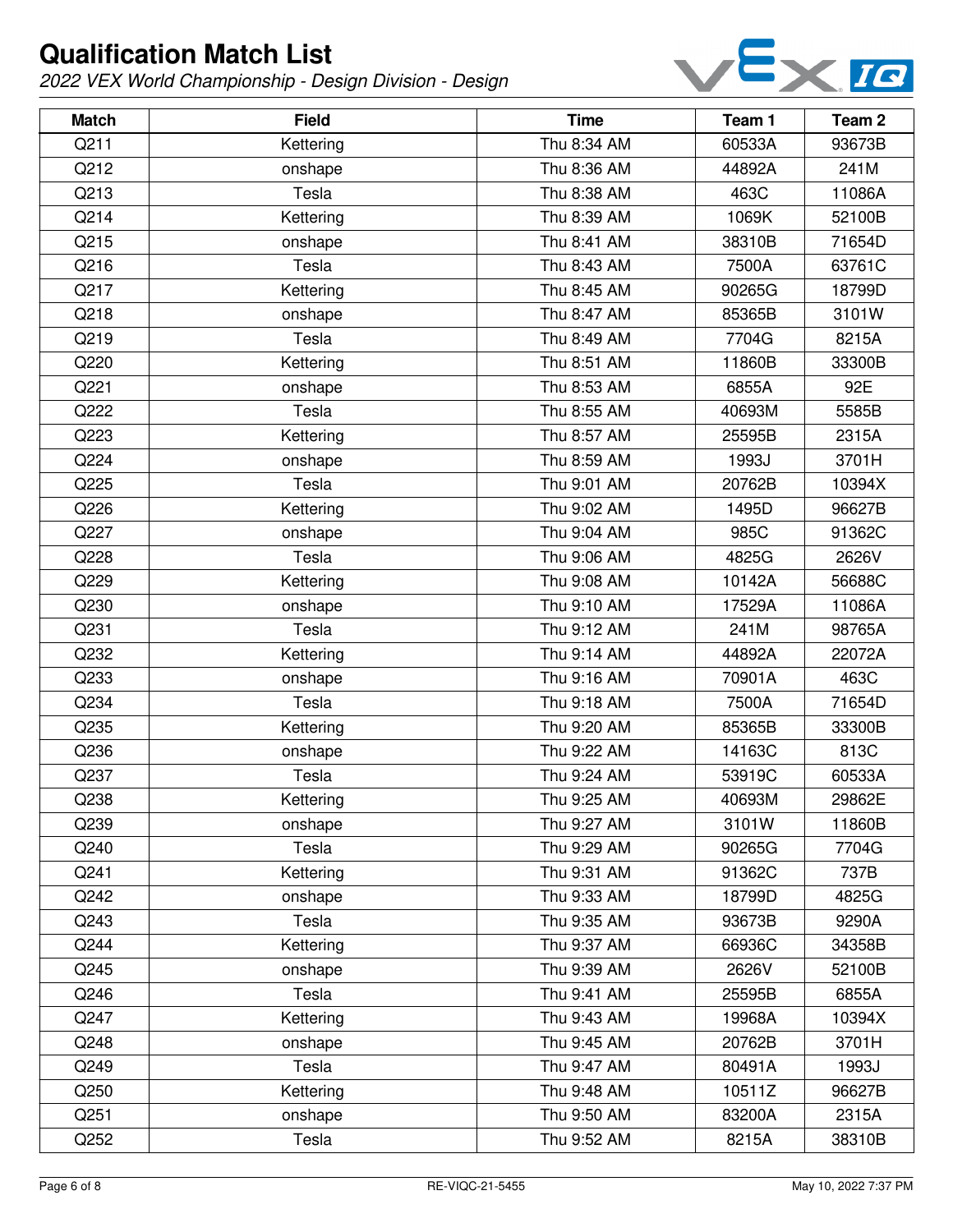

| <b>Match</b> | <b>Field</b> | <b>Time</b>  | Team 1 | Team 2 |
|--------------|--------------|--------------|--------|--------|
| Q253         | Kettering    | Thu 9:54 AM  | 63761C | 78273E |
| Q254         | onshape      | Thu 9:56 AM  | 985C   | 30707B |
| Q255         | Tesla        | Thu 9:58 AM  | 1069K  | 13017A |
| Q256         | Kettering    | Thu 10:00 AM | 5585B  | 1495D  |
| Q257         | onshape      | Thu 10:02 AM | 92E    | 10142A |
| Q258         | Tesla        | Thu 10:04 AM | 33300B | 737B   |
| Q259         | Kettering    | Thu 10:06 AM | 11860B | 52100B |
| Q260         | onshape      | Thu 10:08 AM | 93673B | 14163C |
| Q261         | Tesla        | Thu 10:10 AM | 44892A | 17529A |
| Q262         | Kettering    | Thu 10:11 AM | 53919C | 20762B |
| Q263         | onshape      | Thu 10:13 AM | 80491A | 6855A  |
| Q264         | Tesla        | Thu 10:15 AM | 91362C | 241M   |
| Q265         | Kettering    | Thu 10:17 AM | 70901A | 85365B |
| Q266         | onshape      | Thu 10:19 AM | 3701H  | 25595B |
| Q267         | Tesla        | Thu 10:21 AM | 19968A | 7704G  |
| Q268         | Kettering    | Thu 10:23 AM | 10511Z | 8215A  |
| Q269         | onshape      | Thu 10:25 AM | 1069K  | 7500A  |
| Q270         | Tesla        | Thu 10:27 AM | 56688C | 5585B  |
| Q271         | Kettering    | Thu 10:29 AM | 11086A | 30707B |
| Q272         | onshape      | Thu 10:31 AM | 4825G  | 90265G |
| Q273         | Tesla        | Thu 10:33 AM | 10394X | 2626V  |
| Q274         | Kettering    | Thu 10:34 AM | 9290A  | 98765A |
| Q275         | onshape      | Thu 10:36 AM | 83200A | 40693M |
| Q276         | Tesla        | Thu 10:38 AM | 96627B | 463C   |
| Q277         | Kettering    | Thu 10:40 AM | 29862E | 1495D  |
| Q278         | onshape      | Thu 10:42 AM | 34358B | 1993J  |
| Q279         | Tesla        | Thu 10:44 AM | 71654D | 985C   |
| Q280         | Kettering    | Thu 10:46 AM | 2315A  | 66936C |
| Q281         | onshape      | Thu 10:48 AM | 63761C | 60533A |
| Q282         | Tesla        | Thu 10:50 AM | 78273E | 3101W  |
| Q283         | Kettering    | Thu 10:52 AM | 38310B | 22072A |
| Q284         | onshape      | Thu 10:54 AM | 13017A | 813C   |
| Q285         | Tesla        | Thu 10:56 AM | 18799D | 92E    |
| Q286         | Kettering    | Thu 10:57 AM | 10511Z | 11860B |
| Q287         | onshape      | Thu 10:59 AM | 25595B | 93673B |
| Q288         | Tesla        | Thu 11:01 AM | 98765A | 7500A  |
| Q289         | Kettering    | Thu 11:03 AM | 3701H  | 85365B |
| Q290         | onshape      | Thu 11:05 AM | 40693M | 80491A |
| Q291         | Tesla        | Thu 11:07 AM | 10142A | 19968A |
| Q292         | Kettering    | Thu 11:09 AM | 6855A  | 11086A |
| Q293         | onshape      | Thu 11:11 AM | 10394X | 985C   |
| Q294         | Tesla        | Thu 11:13 AM | 5585B  | 8215A  |